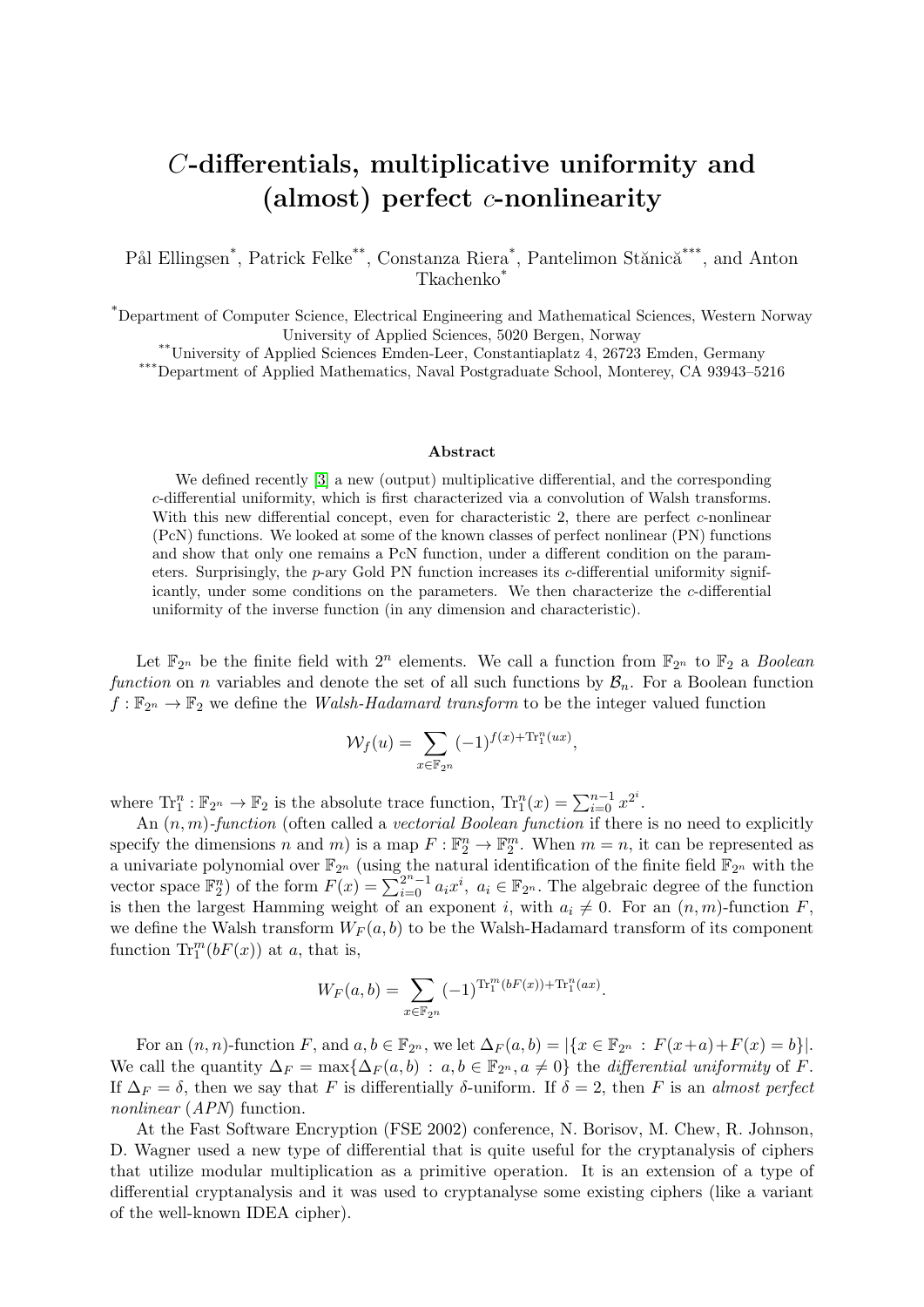Inspired by the previously mentioned successful attempt, we started a theoretical analysis of an (output) multiplicative differential. Given a p-ary  $(n, m)$ -function  $F : \mathbb{F}_{p^m} \to \mathbb{F}_{p^m}$ , and  $c \in \mathbb{F}_{p^m}$ , the (multiplicative) c-derivative of F with respect to  $a \in \mathbb{F}_{p^n}$  is the function

$$
_cD_aF(x) = F(x+a) - cF(x), \text{ for all } x \in \mathbb{F}_{p^n}.
$$

(Note that, if  $c = 1$ , then we obtain the usual derivative, and, if  $c = 0$  or  $a = 0$ , then we obtain a shift of the function.) For an  $(n, n)$ -function F, and  $a, b \in \mathbb{F}_{p^n}$ , we let  ${}_{c}\Delta_{F}(a, b) = \#\{x \in \mathbb{F}_{p^n}$ :  $F(x + a) - cF(x) = b$ . We call the quantity

$$
{}_c\Delta_F = \max\left\{{}_c\Delta_F(a,b) \, : \, a,b \in \mathbb{F}_{p^n}, \text{ and } a \neq 0 \text{ if } c = 1\right\}
$$

(surely, including  $a = 0$  for the case  $c \neq 1$ , the equation  $F(x) - cF(x) = b$  is of course,  $F(x) = b(1-c)^{-1}$ , so we are looking here at how close F is to a permutation polynomial, and similarly in the case  $c = 0$  for any a) the *c*-differential uniformity of F. If  $_c\Delta_F = \delta$ , then we say that F is differentially  $(c, \delta)$ -uniform. If  $\delta = 1$ , then F is called a perfect c-nonlinear (PcN) function (certainly, for  $c = 1$ , they only exist for odd characteristic p; however, one wonders whether they can exist for  $p = 2$  for  $c \neq 1$ , and we shall argue later that that is actually true). If  $\delta = 2$ , then F is called an *almost perfect c-nonlinear* (*APcN*) function. It is easy to see that if F is an  $(n, n)$ -function, that is,  $F : \mathbb{F}_{p^n} \to \mathbb{F}_{p^n}$ , then F is PcN if and only if  ${}_cD_aF$  is a permutation polynomial.

In the work [\[3\]](#page-2-0) we first characterized the c-differential uniformity of a function via a generalized convolution of Walsh transforms. As particular examples, we show that if  $m, n$  are fixed positive integers and  $c \in \mathbb{F}_{p^m}$ ,  $c \neq 1$ , F is an  $(n, m)$ -function, then

$$
\sum_{\substack{u \in \mathbb{F}_{p^n} \\ v \in \mathbb{F}_{p^m}}} |\mathcal{W}_F(u, v)|^2 |\mathcal{W}_F(u, cv)|^2 \ge p^{3n+m},
$$

with equality if and only if F is a perfect c-nonlinear (PcN) function; Furthermore, we have

$$
\sum_{\substack{u_1, u_2 \in \mathbb{F}_{p^n} \\ v_1, v_2 \in \mathbb{F}_{p^m}}} \overline{W_F}(u_1 + u_2, v_1 + v_2) W_F(u_1 + u_2, c(v_1 + v_2))
$$
  
\n
$$
\cdot \overline{W_F}(u_1, v_1) \overline{W_F}(u_2, v_2) W_F(u_1, cv_1) W_F(u_2, cv_2)
$$
  
\n
$$
\geq 3 \cdot p^{m+n} \sum_{\substack{u \in \mathbb{F}_{p^n} \\ v \in \mathbb{F}_{p^m}}} |W_F(u, v)|^2 |W_F(u, cv)|^2 - 2 \cdot p^{2(2n+m)},
$$

with equality if and only if  $F$  is an almost perfect c-nonlinear (APcN).

We then proceeded to investigate some of the known perfect nonlinear functions. We therefore show the following major theorem [\[3\]](#page-2-0).

**Theorem 1** Let  $F: \mathbb{F}_{p^n} \to \mathbb{F}_{p^n}$  be the monomial  $F(x) = x^d$ , and  $c \neq 1$  be fixed. The following statements hold:

- (i) If  $d = 2$ , then F is APcN, for all  $c \neq 1$ .
- (ii) If  $d = p^k + 1$ ,  $p > 2$ , then F is not PcN, for all  $c \neq 1$ . Moreover, when  $(1 c)^{p^k 1} = 1$ and  $n/\gcd(n, k)$  is even, the c-differential uniformity  ${}_{c}\Delta_{F} \geq p^{g} + 1$ , where  $g = \gcd(n, k)$ .

(iii) Let 
$$
p = 3
$$
. If  $d = \frac{3^k + 1}{2}$ , then F is PcN, for  $c = -1$  if and only if  $\frac{n}{\gcd(n,k)}$  is odd.

(iv) If 
$$
p = 3
$$
 and  $F(x) = x^{10} - ux^6 - u^2x^2$ , the c-differential uniformity of F is  $c\Delta_F \ge 2$ .

We then looked at the inverse function, which is APN for  $n$  odd and has differential uniformity 4 for n even and show the next two theorems [\[3\]](#page-2-0).